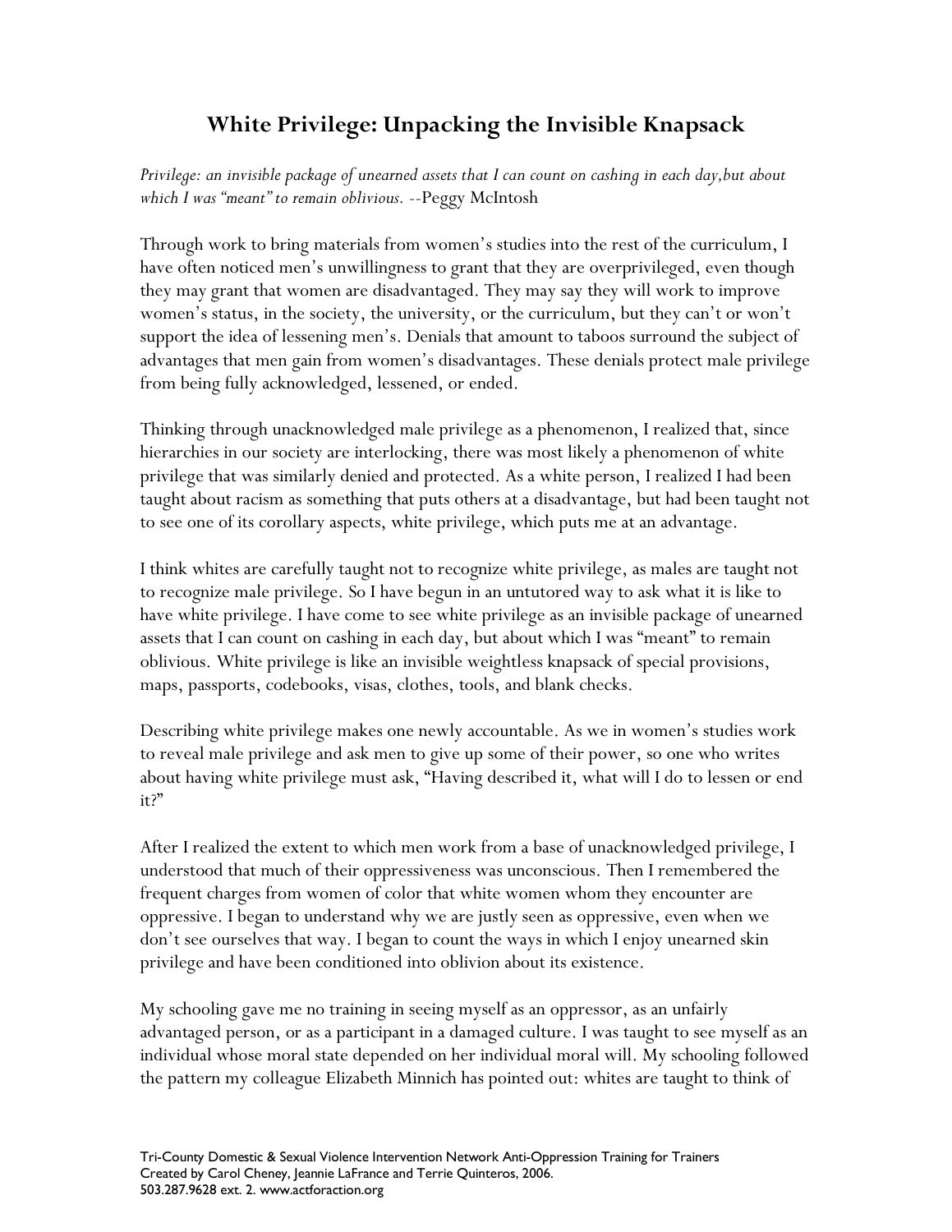their lives as morally neutral, normative, and average, and also ideal, so that when we work to benefit others, this is seen as work that will allow "them" to be more like "us."

## **Daily Effects of White Privilege**

I decided to try to work on myself at least by identifying some of the daily effects of white privilege in my life. I have chosen those conditions that I think in my case *attach somewhat more to skin-color privilege* than to class, religion, ethnic status, or geographic location, though of course all these other factors are intricately intertwined. As far as I can tell, my African American coworkers, friends, and acquaintances with whom I come into daily or frequent contact in this particular time, place, and line of work cannot count on most of these conditions.

- 1. I can, if I wish, arrange to be in the company of people of my race most of the time.
- 2. If I should need to move, I can be pretty sure of renting or purchasing housing in an
- area that I can afford and in which I would want to live.<br>3. I can be pretty sure that my neighbors in such a location will be neutral or pleasant to me.
- 4. I can go shopping alone most of the time, pretty well assured that I will not be
- followed or harassed.<br>5. I can turn on the television or open to the front page of the paper and see people of
- my race widely represented. 6. When I am told about our national heritage or about "civilization," I am shown that people of my color made it what it is.
- 7. I can be sure that my children will be given curricular materials that testify to the existence of their race.
- 8. If I want to, I can be pretty sure of finding a publisher for this piece on white privilege.
- 9. I can go into a music shop and count on finding the music of my race represented, into a supermarket and find the staple foods that fit with my cultural traditions, into a
- hairdresser's shop and find someone who can deal with my hair.<br>10. Whether I use checks, credit cards, or cash, I can count on my skin color not to work
- against the appearance of financial reliability. 11. I can arrange to protect my children most of the time from people who might not like them.
- 12. I can swear, or dress in second-hand clothes, or not answer letters without having people attribute these choices to the bad morals, the poverty, or the illiteracy of my race.
- 
- 13. I can speak in public to a powerful male group without putting my race on trial. 14. I can do well in a challenging situation without being called a credit to my race.
- 15. I am never asked to speak for all the people of my racial group.
- 16. I can remain oblivious of the language and customs of persons of color, who constitute the world's majority, without feeling in my culture any penalty for such oblivion.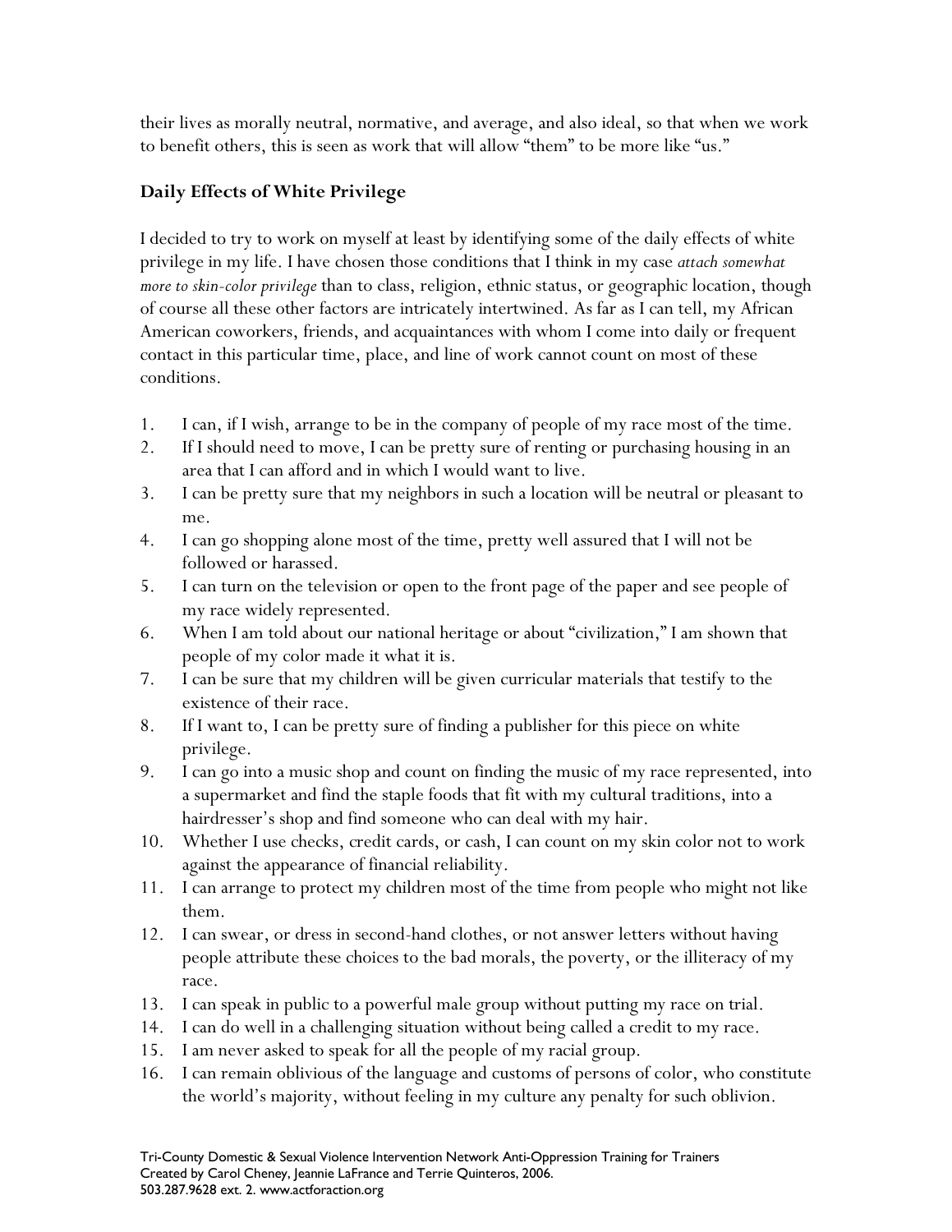- 17. I can criticize our government and talk about how much I fear its policies and behavior
- without being seen as a cultural outsider.<br>18. I can be pretty sure that if I ask to talk to "the person in charge" I will be facing a person of my race.
- 19. If a traffic cop pulls me over, or if the IRS audits my tax return, I can be sure I haven't been singled out because of my race.
- 20. I can easily buy posters, postcards, picture books, greeting cards, dolls, toys, and children's magazines featuring people of my race.
- 21. I can go home from most meetings of organizations I belong to feeling somewhat tied in rather than isolated, out of place, outnumbered, unheard, held at a distance, or
- feared. 22. I can take a job with an affirmative action employer without having coworkers on the job suspect that I got it because of race.
- 23. I can choose public accommodation without fearing that people of my race cannot get
- in or will be mistreated in the places I have chosen. 24. I can be sure that if I need legal or medical help my race will not work against me.
- 25. If my day, week, or year is going badly, I need not ask of each negative episode or situation whether it has racial overtones.
- 26. I can choose blemish cover or bandages in "flesh" color that more or less match my skin.

## **Elusive and Fugitive**

I repeatedly forgot each of the realizations on this list until I wrote it down. For me white privilege has turned out to be an elusive and fugitive subject. The pressure to avoid it is great, for in facing it I must give up the myth of meritocracy. If these things are true, this is not such a free country; one's life is not what one makes it; many doors open for certain people through no virtues of their own.

In unpacking this invisible knapsack of white privilege, I have listed conditions of daily experience that I once took for granted. Nor did I think of any of these prerequisites as bad for the holder. I now think that we need a more finely differentiated taxonomy of privilege, for some of these varieties are only what one would want for everyone in a just society, and others give license to be ignorant, oblivious, arrogant, and destructive.

I see a pattern running through the matrix of white privilege, a pattern of assumptions that were passed on to me as a white person. There was one main piece of cultural turf: it was my own turf, and I was among those who could control the turf. *My skin color was an asset for any move I was educated to want to make*. I could think of myself as belonging in major ways and of making social systems work for me. I could freely disparage, fear, neglect, or be oblivious to anything outside of the dominant cultural forms. Being of the main culture, I could also criticize it fairly freely.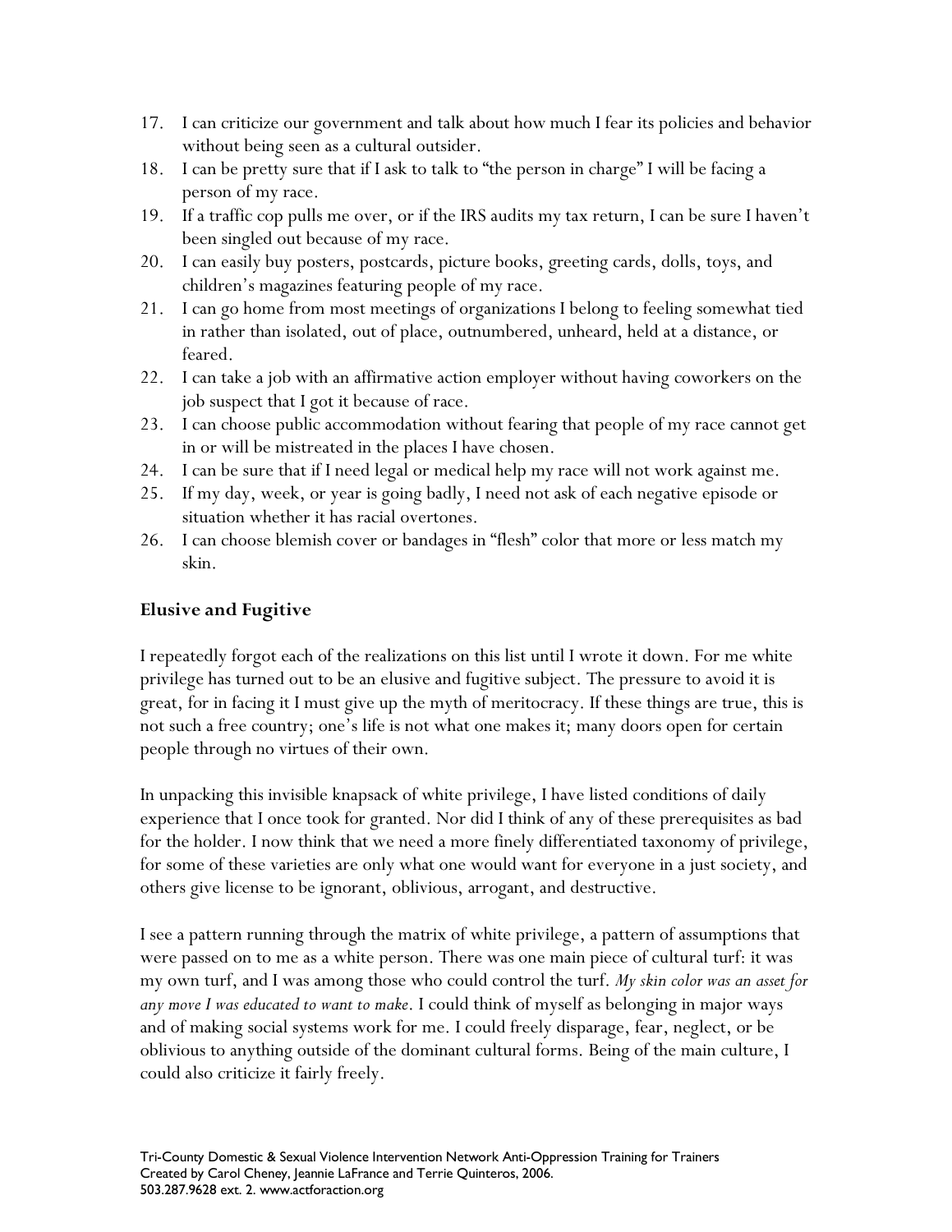In proportion as my racial group was being made confident, comfortable, and oblivious, other groups were likely being made unconfident, uncomfortable, and alienated. Whiteness protected me from many kinds of hostility, distress, and violence, which I was being subtly trained to visit, in turn, upon people of color.

For this reason, the word "privilege" now seems to me misleading. We usually think of privilege as being a favored state, whether earned or conferred by birth or luck. Yet some of the conditions I have described here work systematically to overempower certain groups. Such privilege simply *confers dominance* because of one's race or sex.

## **Earned Strength, Unearned Power**

I want, then, to distinguish between earned strength and unearned power conferred systematically. Power from unearned privilege can look like strength when it is in fact permission to escape or to dominate. But not all of the privileges on my list are inevitably damaging. Some, like the expectation that neighbors will be decent to you, or that your race will not count against you in court, should be the norm in a just society. Others, like the privilege to ignore less powerful people, distort the humanity of the holders as well as

the ignored groups.<br>We might at least start by distinguishing between positive advantages, which we can work to spread, and negative types of advantage, which unless rejected will always reinforce our present hierarchies. For example, the feeling that one belongs within the human circle, as Native Americans say, should not be seen as privilege for a few. Ideally it is an *unearned entitlement*. At present, since only a few have it, it is an *unearned advantage* for them. This paper results from a process of coming to see that some of the power that I originally saw as attendant on being a human being in the U.S. consisted in *unearned advantage and conferred dominance*.

I have met very few men who are truly distressed about systemic, unearned male advantage and conferred dominance. And so one question for me and others like me is whether we will be like them, or whether we will get truly distressed, even outraged, about unearned race advantage and conferred dominance and if so, what we will do to lessen them. In any case, we need to do more work in identifying how they actually affect our daily lives. Many, perhaps most, of our white students in the U.S. think that racism doesn't affect them because they are not people of color; they do not see "whiteness" as a racial identity. In addition, since race and sex are not the only advantaging systems at work, we need similarly to examine the daily experience of having age advantage, or ethnic advantage, or physical ability, or advantage related to nationality, religion, or sexual orientation.

Difficulties and dangers surrounding the task of finding parallels are many. Since racism, sexism, and heterosexism are not the same, the advantaging associated with them should